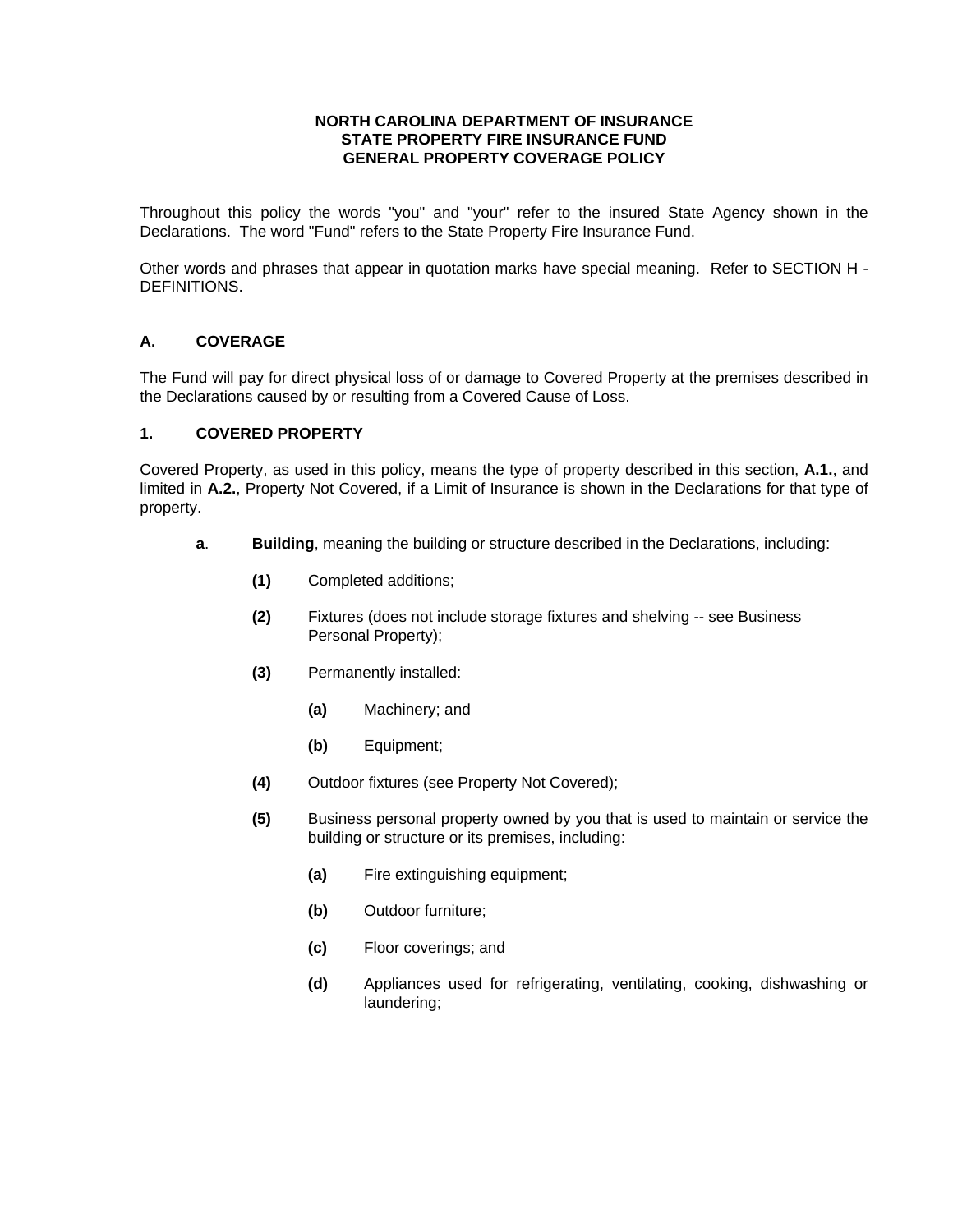- **(6)** If not covered by other insurance:
	- **(a)** Additions under construction, alterations and repairs to the building or structure;
	- **(b)** Materials, equipment, supplies and temporary structures, on or within 1000 feet of the described premises, used for making additions, alterations or repairs to the building structure.
- **b. Your Business Personal Property (Contents)** located in or on the building described in the Declarations or in the open (or in a vehicle) within 1000 feet of the described premises, consisting of the following unless otherwise specified in the Declarations:
	- **(1)** Furniture and fixtures (includes storage fixtures and shelving);
	- **(2)** Machinery and equipment;
	- **(3)** "Stock";
	- **(4)** All other personal property owned by you and used in your business;
	- **(5)** Your use interest as tenant in improvements and betterments. Improvements and betterments are fixtures, alterations, installations or additions:
		- **(a)** Made a part of the building or structure you occupy but do not own; and
		- **(b)** You acquired or made at your expense but cannot legally remove.
		- Note: The Fund must be notified if coverage is desired.
	- **(6)** Business personal property that is leased or on loan to you for which you have a contractual responsibility to insure, *if the property has been specifically reported to the Fund, the fund has agreed to insure, and a premium has been paid*.

#### **2. PROPERTY NOT COVERED**

Covered Property does not include:

- **a.** Accounts, bills, currency, deeds, evidences of debt, money, notes or securities;
- **b.** Animals, birds and fish:
	- (1) In connection with zoos, menageries, fairs, or other places of exhibition;
	- (2) Owned by others;
- **c.** Automobiles held for sale;
- **d.** Bridges, roadways, walks, patios or other paved surfaces, except building foundations, unless specifically described and a coverage amount is shown in the Declarations;
- **e.** Contraband, or property in the course of illegal transportation or trade;
- **f.** The cost of excavations, grading, backfilling or filling;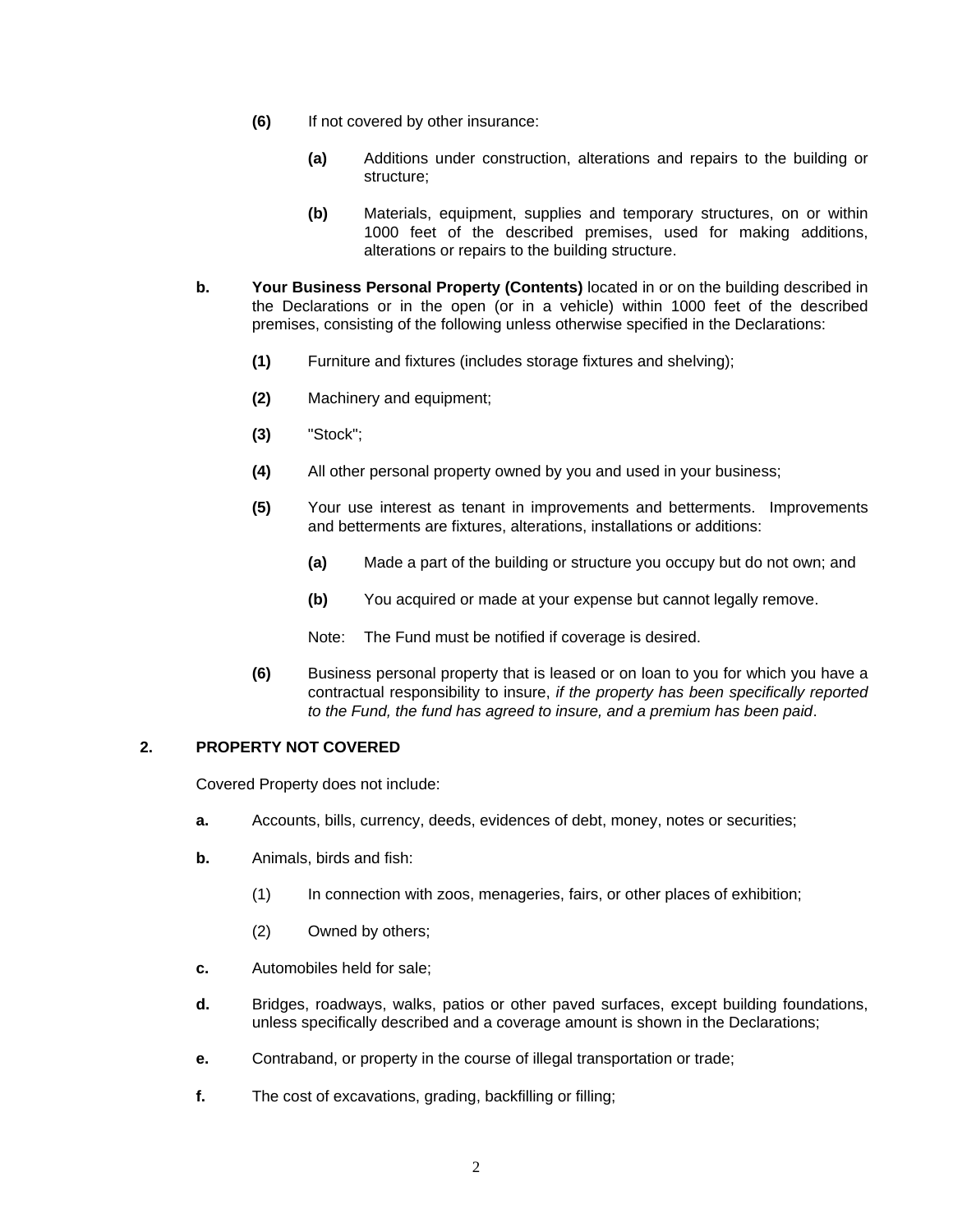- **g.** Land (including land on which the property is located), water, dams, dikes, growing crops or lawns;
- **h.** Business personal property while airborne or waterborne;
- **i.** Bulkheads, pilings, piers, wharves or docks, unless specifically described and a coverage amount is shown in the Declarations;
- **j.** Property that is covered under another coverage form of this or any other coverage in which it is more specifically described, except for the excess of the amount due (whether you can collect on it or not) from that other insurance;
- **k.** Retaining walls that are not part of a building described in the Declarations;
- **l.** Electronic data, meaning facts or computer programs stored as or on, created or used on, or transmitted to or from computer software (including systems and applications software), on hard or floppy disks, CD-ROMS, tapes, drives, cells, data processing devices or any repositories of computer software which are used with electronically controlled equipment. The term computer programs, referred to in the foregoing description of electronic data, means a set of related electronic instructions which direct the operations and functions of a computer or device connected to it, which enable the computer or device to receive, process, store, retrieve or send data. This paragraph does not apply to your "stock" of prepackaged software.
- **m.** The cost to research, replace or restore the information on valuable papers and records, including those which exist as electronic data, Valuable papers and records include but are not limited to proprietary information, books of account, deeds, manuscripts, abstracts, drawings and card index systems.;
- **n.** Any research value associated with animals, plants or other objects;
- **o.** Vehicles or self-propelled machines (including aircraft or watercraft) that:
	- **(1)** Are licensed for use on public roads; or
	- **(2)** Are operated principally away from the described premises;

This paragraph does not apply to:

- **(a)** Vehicles or self-propelled machines or autos you manufacture, process or warehouse;
- **(b)** Rowboats or canoes out of water at the described premises;
- **p.** The following property while outside of buildings:
	- **(1)** Grain, hay, straw or other crops;
	- **(2)** Trees, shrubs or plants;
	- **(3)** Fences, radio or television antennas (including satellite dishes) and their lead-in wiring, masts or towers, lighting systems, signs (other than signs attached to the buildings), unless specifically described and a coverage amount is shown in the Declarations;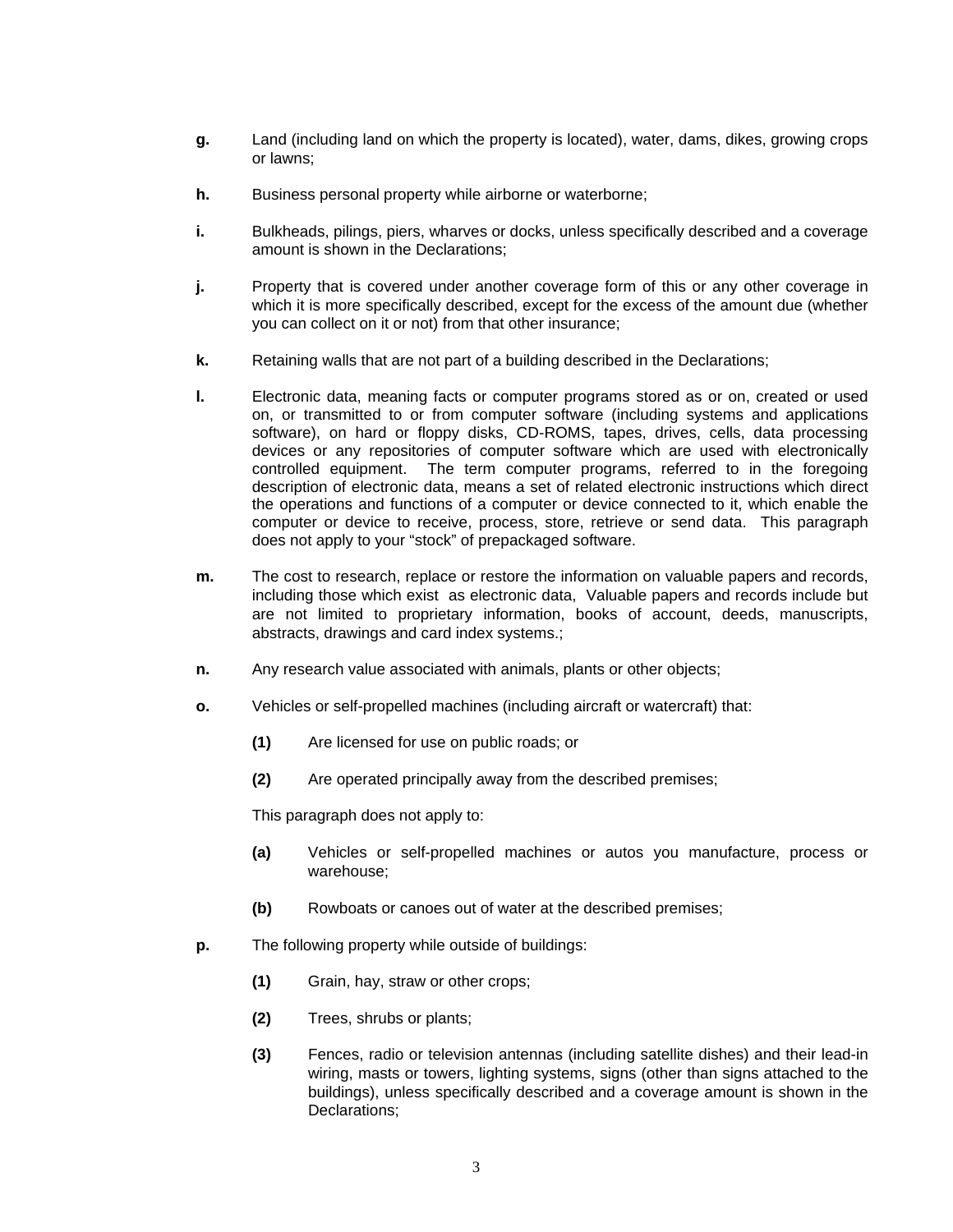- **q.** Property which would not be repaired or replaced in the event of loss because of its condition (dilapidated, decayed, etc.) state of occupancy (abandoned, unused, etc.) or other causes. Cleanup of debris resulting from a covered loss to this property will be covered;
- **r.** Property belonging to others, except business personal property that is leased or on loan to you for which you have a contractual responsibility to insure and the Fund has agreed to insure;
- **s.** Property for which values have not been reported to the Fund within 60 days of acquisition.
- **t.** Architect fees, unless an architect is required by General Statutes;
- **u.** Mobile homes and unlabeled modular buildings, except with the specific written consent of the Fund. (These structures do not meet the minimum requirements of the North Carolina Building Code). This does not apply to modular buildings that are labeled by an Approved Third Party Inspection Agency as complying with the North Carolina Building Code.
- **v.** Fine arts, including paintings, etchings, drawings (including their frames, glasses and shadow boxes), photographs, ceramics, rare books, manuscripts, rugs, tapestries, statuary, and other bonafide works of art, rarity, historic value, or artistic merit.
- NOTE: Coverage for some Property Not Covered above may be available under separate policies.

## **3. COVERED CAUSES OF LOSS**

- **a. Fire**
- **b. Lightning**

**COVERAGE IS PROVIDED FOR THE FOLLOWING CAUSES OF LOSS UNDER PARAGRAPHS c., d., e., f., and g. ONLY IF A PREMIUM IS PAID AND** *EXTENDED COVERAGE* **IS INDICATED IN THE DECLARATIONS.** 

- **c. Windstorm or Hail**, but not including:
	- **(1)** Frost or cold weather;
	- **(2)** Ice (other than hail), snow or sleet, whether driven by wind or not; or
	- **(3)** Loss or damage to the interior of any building or structure, or the property inside the building or structure, caused by rain, snow, sand or dust, whether driven by wind or not, unless the building or structure first sustains wind or hail damage to its roof or walls through which the rain, snow, sand or dust enters.
- **d. Explosion**, including the explosion of gases or fuel within the furnace of any fired vessel or within the flues or passages through which the gases of combustion pass. This cause of loss does not include loss or damage by:
	- **(1)** Rupture, bursting or operation of pressure relief devices; or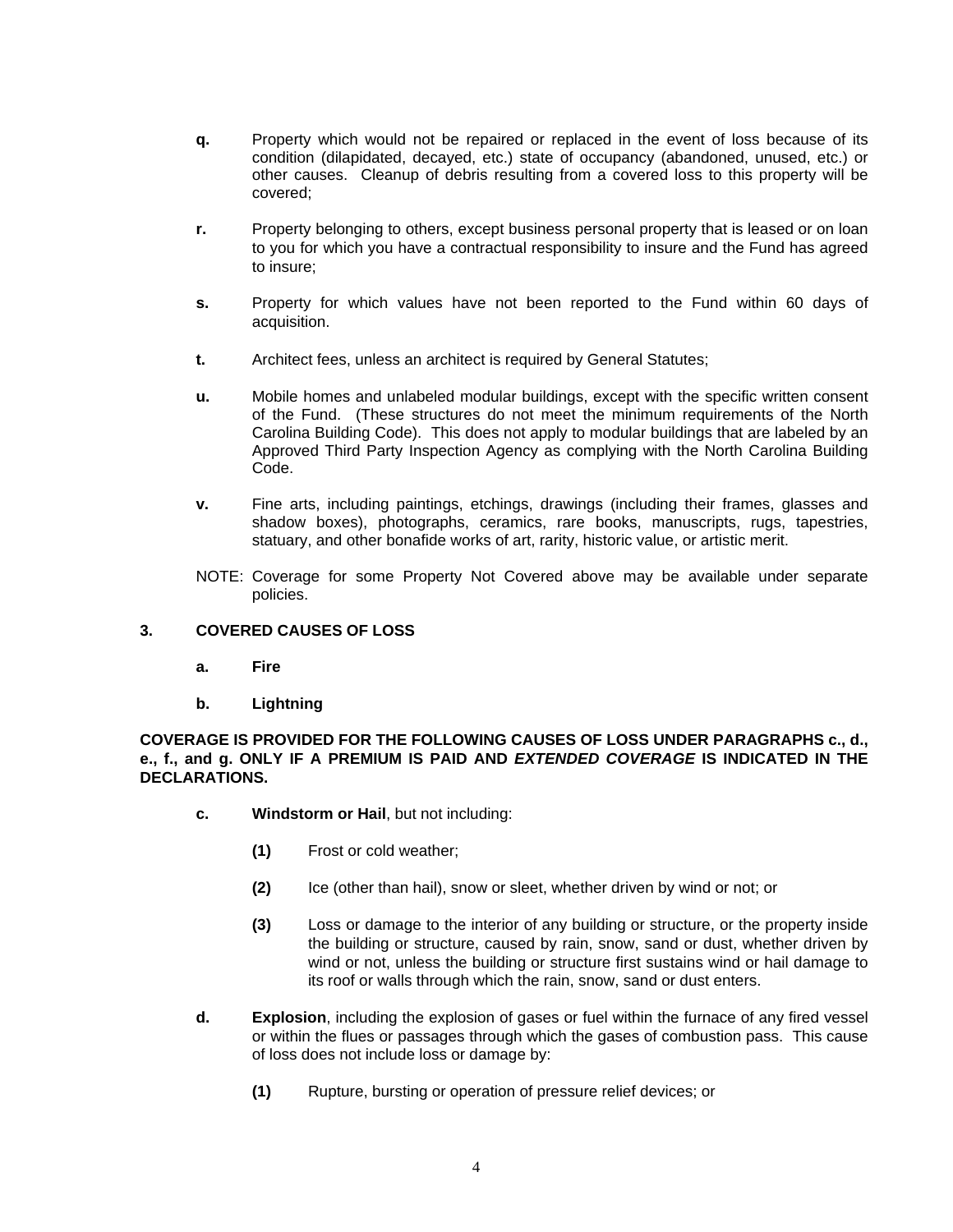- **(2)** Rupture or bursting due to expansion or swelling of the contents of any building or structure, caused by or resulting from water.
- **e. Smoke** causing sudden and accidental loss or damage. This cause of loss does not include smoke from agricultural smudging or industrial operations. Smoke resulting from fire is covered under *fire* coverage.
- **f. Aircraft or Vehicles**, meaning only physical contact of an aircraft, a spacecraft, a selfpropelled missile, a vehicle or an object thrown up by a vehicle with the described property or with the building or structure containing the described property.

This cause of loss includes loss or damage by objects falling from aircraft.

 The Fund will not pay for loss or damage to business personal property caused by or resulting from vehicles you own or which are operated in the course of your business.

- **g. Riot or Civil Commotion**, including:
	- **(1)** Acts of striking employees while occupying the described premises; and
	- **(2)** Looting occurring at the time and place of a riot or civil commotion.

#### **VANDALISM IS A COVERED CAUSE OF LOSS ONLY IF A PREMIUM IS PAID AND** *VANDALISM (V&MM***) IS INDICATED IN THE DECLARATIONS:**

**h. Vandalism** means willful and malicious damage to, or destruction of, the described property.

 The Fund will not pay for loss or damage caused by or resulting from theft under this coverage, except for building damage caused by the breaking in or exiting of burglars.

#### **SPRINKLER LEAKAGE IS A COVERED CAUSE OF LOSS ONLY IF A PREMIUM IS PAID AND**  *SPRINKLER LEAKAGE* **IS INDICATED IN THE DECLARATIONS:**

**i. Sprinkler Leakage** means leakage or discharge of any substance from an Automatic Sprinkler System, including collapse of a tank that is part of the system.

 If the building or structure containing the Automatic Sprinkler System is Covered Property, the Fund will also pay the cost to:

- **(1)** Repair or replace damaged part of the Automatic Sprinkler System if the damage;
	- **(a)** Results in sprinkler leakage; or
	- **(b)** Is directly caused by freezing.
- **(2)** Tear out and replace any part of the building or structure to repair damage to the Automatic Sprinkler System that has resulted in sprinkler leakage.

Automatic Sprinkler System means:

 **(a)** Any automatic fire protective or extinguishing system, including connected: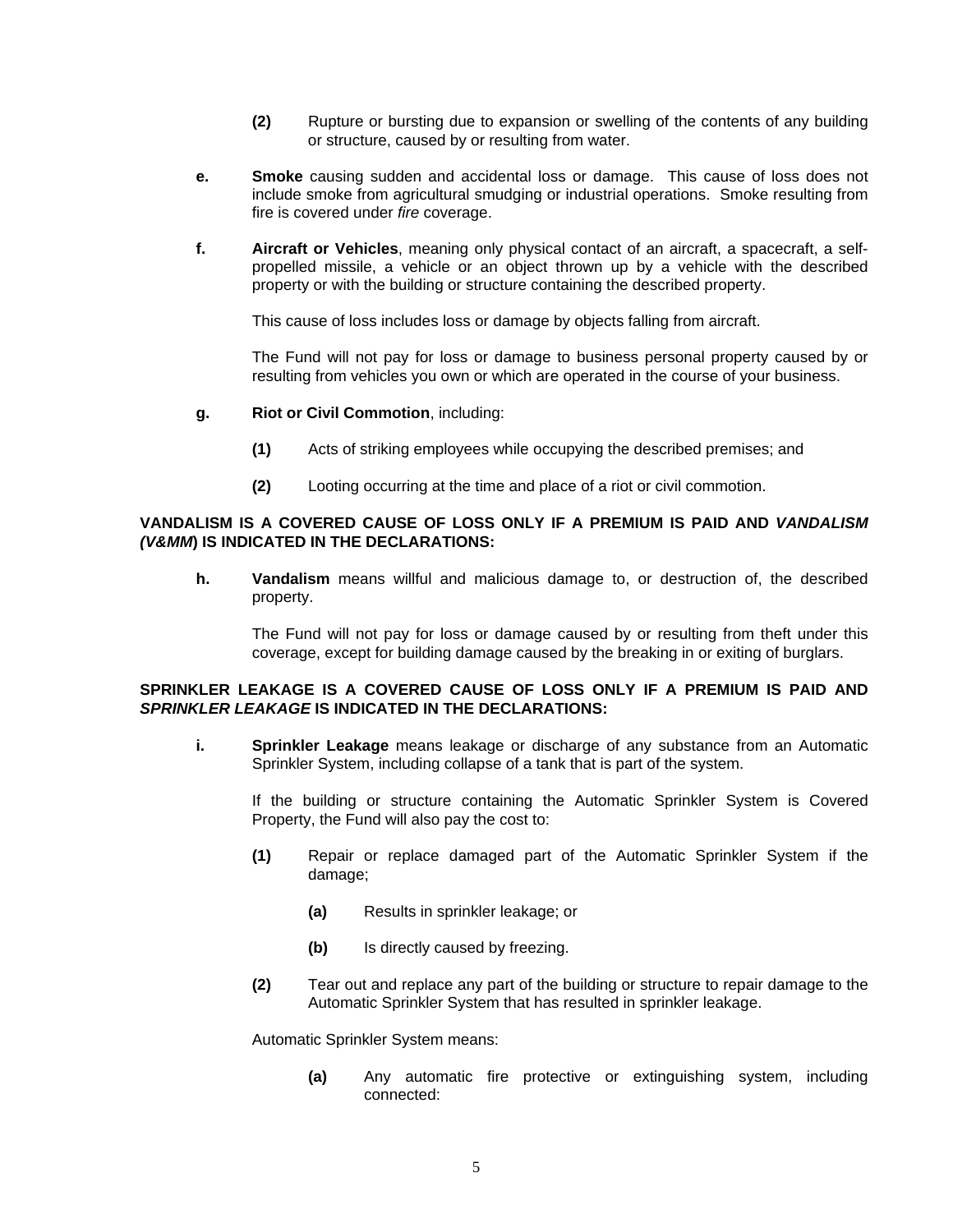- **(i)** Sprinklers and discharge nozzles;
- **(ii)** Ducts, pipes, valves and fittings;
- **(iii)** Tanks, their component parts and supports; and
- **(iv)** Pumps and private fire protection mains.
- **(b)** When supplied from an automatic fire protective system;
	- **(i)** Non-automatic fire protective systems; and
	- **(ii)** Hydrants, standpipes and outlets.

### **THEFT IS A COVERED CAUSE OF LOSS ONLY IF A PREMIUM IS PAID AND** *THEFT* **IS INDICATED IN THE DECLARATIONS:**

- **j. Theft** means any act of stealing. The Fund will not pay for theft:
	- **(1)** Committed by employees
	- **(2)** Discovered on taking inventory;
	- **(3)** Due to wrongful conversion or embezzlement;
	- **(4)** Due to disappearance of any property unless there is evidence that the property was stolen;
	- **(5)** Due to acceptance of counterfeit money, fraudulent post office or express money orders, or checks or promissory notes not paid upon presentation; or
	- **(6)** Due to unauthorized instructions to transfer property to any person or to any place.

### **4. ADDITIONAL COVERAGES**

#### **a. Debris Removal**

- **(1)** The Fund will pay your expense to remove debris of Covered Property caused by or resulting from a Covered Cause of Loss that occurs during the coverage period.
- **(2)** This Additional Coverage does not apply to costs to:
	- **(a)** Extract "pollutants" from land or water; or
	- **(b)** Remove, restore or replace polluted land or water.

#### **b. Preservation of Property**

 If it is necessary to move Covered Property from the described premises to preserve it from loss or damage by a Covered Cause of Loss, the Fund, if notified in advance, will pay for any direct physical loss or damage to that property: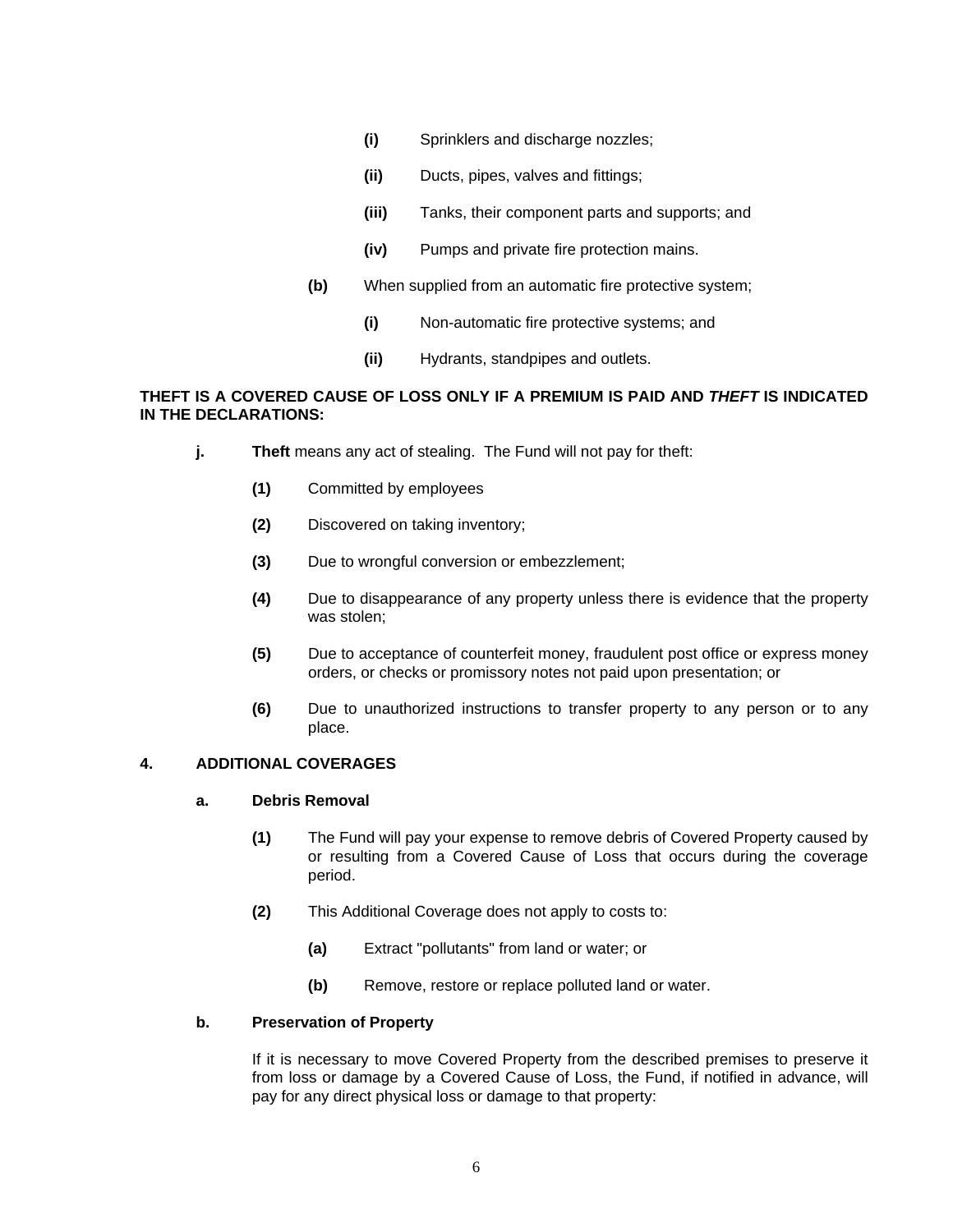- **(1)** While it is being moved or while temporarily stored at another location; and
- **(2)** Only if the loss or damage occurs within 10 days after the property is first moved.

 Payments by the Fund for Preservation of Property will not increase the applicable Limit of Insurance.

## **5. COVERAGE EXTENSION**

 The following Extension applies only to property located in the State of North Carolina. You may extend the insurance provided by this policy as follows:

Newly Acquired or Constructed Property

- **(1)** If this insurance covers Buildings, you may extend the insurance to buildings you construct on the described premises and that have been accepted by the State, or to buildings you acquire at locations, other than the described premises.
- **(2)** If this insurance covers Business Personal Property (Contents), you may extend the insurance to apply to newly acquired Business Personal Property at the described premises and at any location you acquire.
- **(3)** Insurance under this Extension for each newly acquired or constructed property will end when any of the following first occurs:
	- **(a)** This coverage expires or renews;
	- **(b)** 60 days expire after you acquire the property; or
	- **(c)** You report values to us.

 The Fund will charge an additional premium for values reported from the date you acquire the property. If your buildings or business personal property are insured for coverages with different causes of loss, the newly acquired or constructed property will be insured under this extension for the coverage with the lesser causes of loss. Coverage under this extension may be limited to the amount for Newly Acquired or Constructed Property under the Fund's excess insurance policy.

#### **B. EXCLUSIONS**

**1.** The Fund will not pay for loss or damage caused directly or indirectly by any of the following. Such loss or damage is excluded regardless of any other cause or event that contributes concurrently or in any sequence to the loss.

#### **a. Ordinance or Law**

The enforcement of any ordinance, code or law:

- **(1)** Regulating the construction, use or repair of any property; or
- **(2)** Requiring the tearing down of any property, including the cost of removing its debris.

This Ordinance or Law exclusion applies whether the loss results from: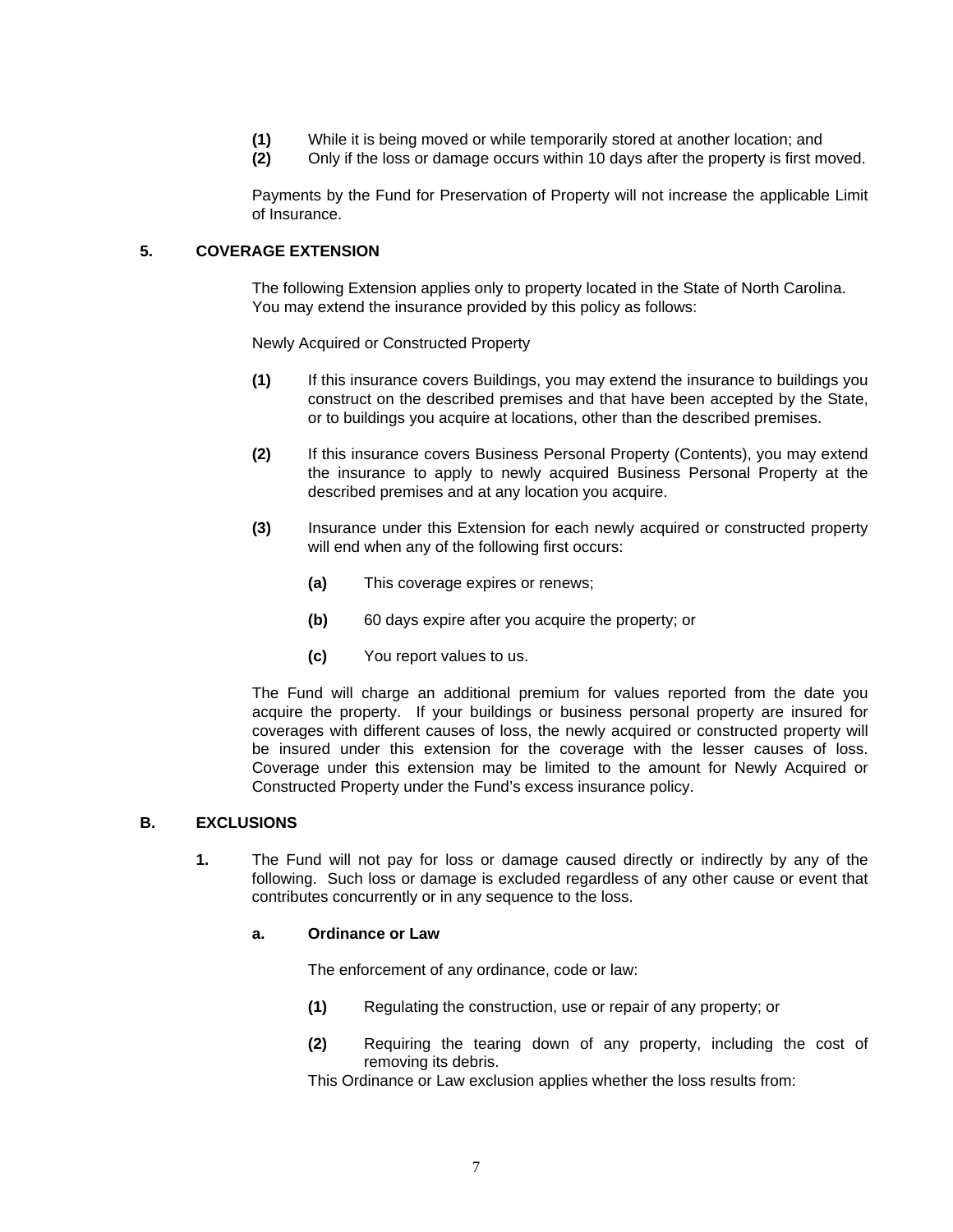- (1) An ordinance or law that is enforced even if the property has not been damaged; or
- (2) The increased costs incurred to comply with an ordinance or law in the course of construction, repair, renovation, remodeling or demolition of property, or removal of its debris, following a physical loss to that property.

### **b. Earth Movement**

- **(1)** Any earth movement, such as an earthquake, landslide, mine subsidence or earth sinking, rising or shifting. But if loss or damage by fire or explosion results, the Fund will pay for that resulting loss or damage.
- **(2)** Volcanic eruption, explosion or effusion. But if loss or damage by fire results, the Fund will pay for that resulting loss or damage.

## **c. Governmental Action**

Seizure or destruction of property by order of governmental authority.

 But the Fund will pay for acts of destruction ordered by governmental authority and taken at the time of a fire to prevent its spread, if the fire would be covered under this policy.

#### **d. Nuclear Hazard**

Nuclear reaction or radiation, or radioactive contamination, however caused.

 But if loss or damage by fire results, the Fund will pay for that resulting loss or damage.

#### **e. Utility Services**

 The failure of power or other utility service supplied to the described premises, however caused, if the failure occurs away from the described premises.

 But if the failure of power or other utility service results in a Covered Cause of Loss, the Fund will pay for the loss or damage caused by that Covered Cause of Loss.

#### **f. War and Military Action**

- **(1)** War, including undeclared or civil war;
- **(2)** Warlike action by a military force, including action in hindering or defending against an actual or expected attack, by any government, sovereign or other authority using military personnel or other agents; or
- **(3)** Insurrection, rebellion, revolution, usurped power, or action taken by governmental authority in hindering or defending against any of these.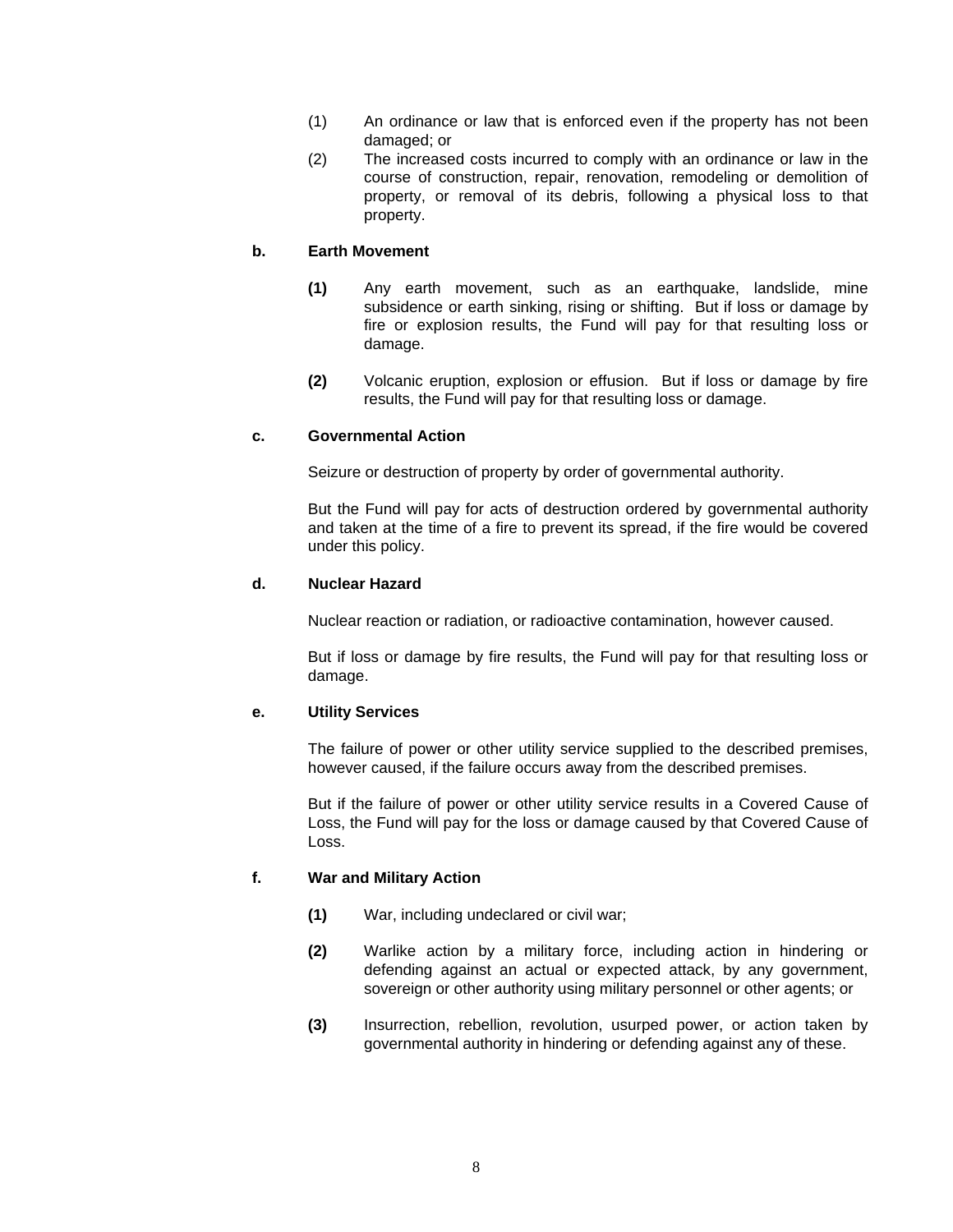#### **g. Water**

- **(1)** Flood, surface water, waves, tides, tidal waves, overflow of any body of water, or their spray, all whether driven by wind or not;
- **(2)** Mudslide or mudflow;
- **(3)** Water that backs up or overflows from a sewer, drain or sump; or
- **(4)** Water under the ground surface pressing on, or flowing or seeping through:
	- **(a)** Foundations, walls, floors or paved surfaces;
	- **(b)** Basements, whether paved or not; or
	- **(c)** Doors, windows or other openings.
- **(5)** Release of water impounded by a dam regardless of cause.

 But if loss or damage by fire, explosion or sprinkler leakage (if explosion or sprinkler leakage are covered causes of loss) results, the Fund will pay for that resulting loss or damage.

#### **h**. **"Fungus", Wet Rot, Dry Rot and Bacteria**

Presence, growth, proliferation, spread or any activity of "fungus", wet or dry rot or bacteria.

But if "fungus", wet or dry rot or bacteria results in a Covered Cause of Loss, we will pay for the loss or damage caused by that Covered Cause of Loss.

This exclusion does not apply when "fungus", wet or dry rot or bacteria results from fire or lightning.

Exclusions **B.1.a** through **B.1.h** apply whether or not the loss event results in widespread damage or affects a substantial area.

- **2.** The Fund will not pay for loss or damage caused by or resulting from:
	- **a.** Artificially generated electrical current, including electric arcing, that disturbs electrical devices, appliances or wires.

 But if loss or damage by fire results, the Fund will pay for that resulting loss or damage caused by that fire. Electrical arcing is not a fire within the meaning of this policy.

- **b.** Rupture or bursting of water pipes (other than Automatic Sprinkler Systems if *sprinkler leakage* is a Covered Cause of Loss) unless caused by a Covered Cause of Loss.
- **c.** Leakage or discharge of water or steam resulting from any part of a system or appliance containing water or steam (other than an Automatic Sprinkler System if *sprinkler leakage* is a Covered Cause of Loss), unless the leakage or discharge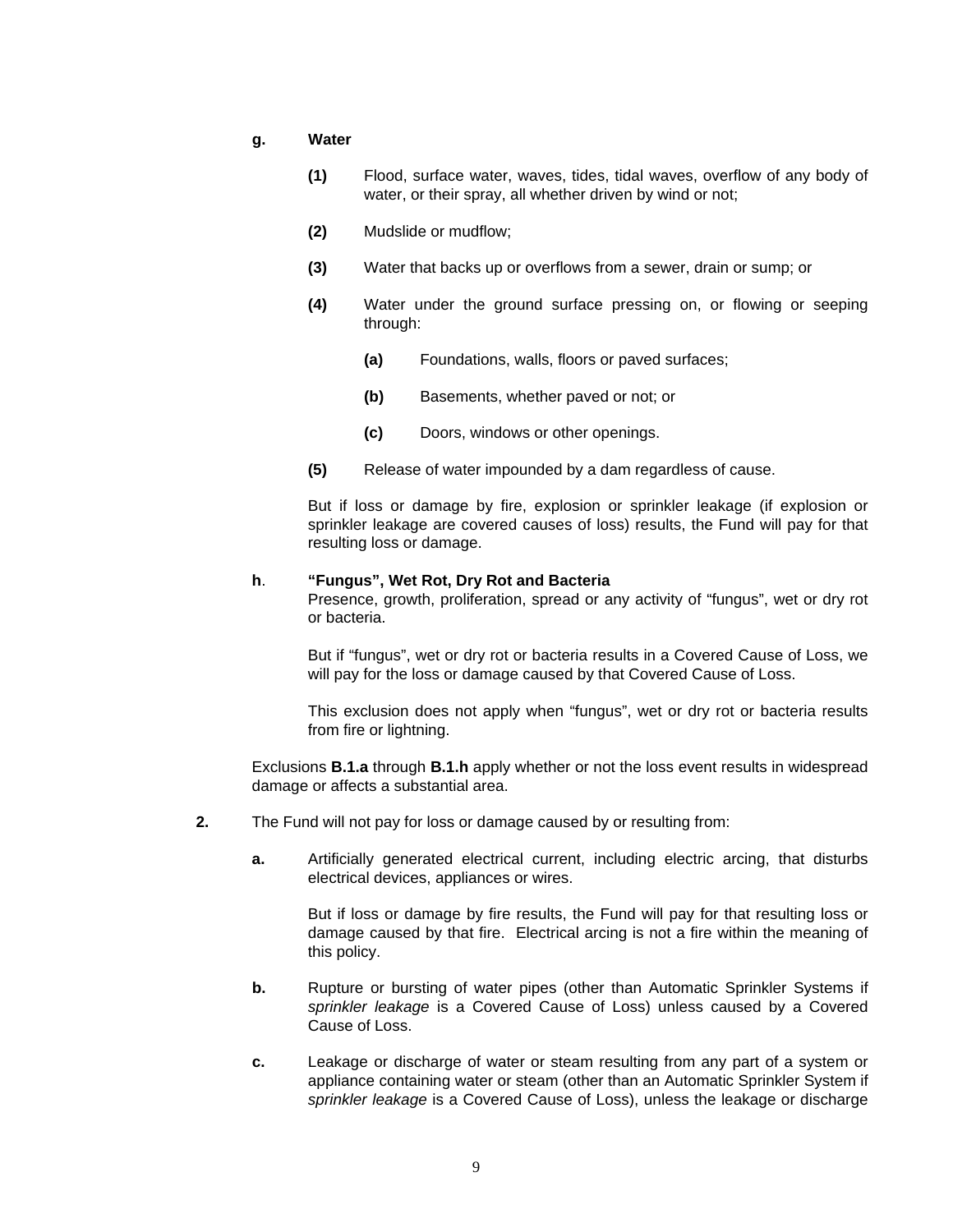occurs because the system or appliance was damaged by a Covered Cause of Loss.

 **d.** Explosion of steam boilers, steam pipes, steam engines or steam turbines owned or leased by you, or operated under your control.

 But if explosion of steam boilers, steam pipes, steam engines, or steam turbines results in fire or combustion explosion, the Fund will pay for the loss or damage caused by that fire or combustion explosion.

**e.** Mechanical breakdown, including rupture or bursting caused by centrifugal force.

 But if mechanical breakdown results in a Covered Cause of Loss, the Fund will pay for the loss or damage caused by that Covered Cause of Loss.

- **3.** This policy does not insure against the following types of loss or damage:
	- **a.** Indirect or remote loss or damage;
	- **b.** Delay or loss of market; or
	- **c.** Interruption of business;
	- **d.** The cost of correcting or making good:
		- **(1)** Faulty workmanship, material, construction or design; or
		- **(2)** Inherent or latent defect.
- NOTE: Coverage for some of the above situations may be available through other insurance policies.

#### **C. LIMITS OF INSURANCE**

 The most the Fund will pay for loss or damage in any one occurrence is the applicable Limit of Insurance shown in the Declarations.

 The most the Fund will pay for any loss of or damage to any one head of "livestock" (other than animals individually described and specifically covered under this coverage) is the least of the following amounts:

- **1.** 120% of the amount obtained by dividing the total insurance on the class and type of animal involved by the number of head of that class and type owned by you at the time of loss.
- **2.** The actual cash value of the animal destroyed or damaged.
- **3.** \$2,000

 Each "calf", "lamb", "pig", "foal", "kid", or ostrich or emu "chick" will be valued at 50 percent of these amounts unless described separately.

For covered poultry, the limit of insurance per bird is its cash market value at time of loss.

### **D. DEDUCTIBLE**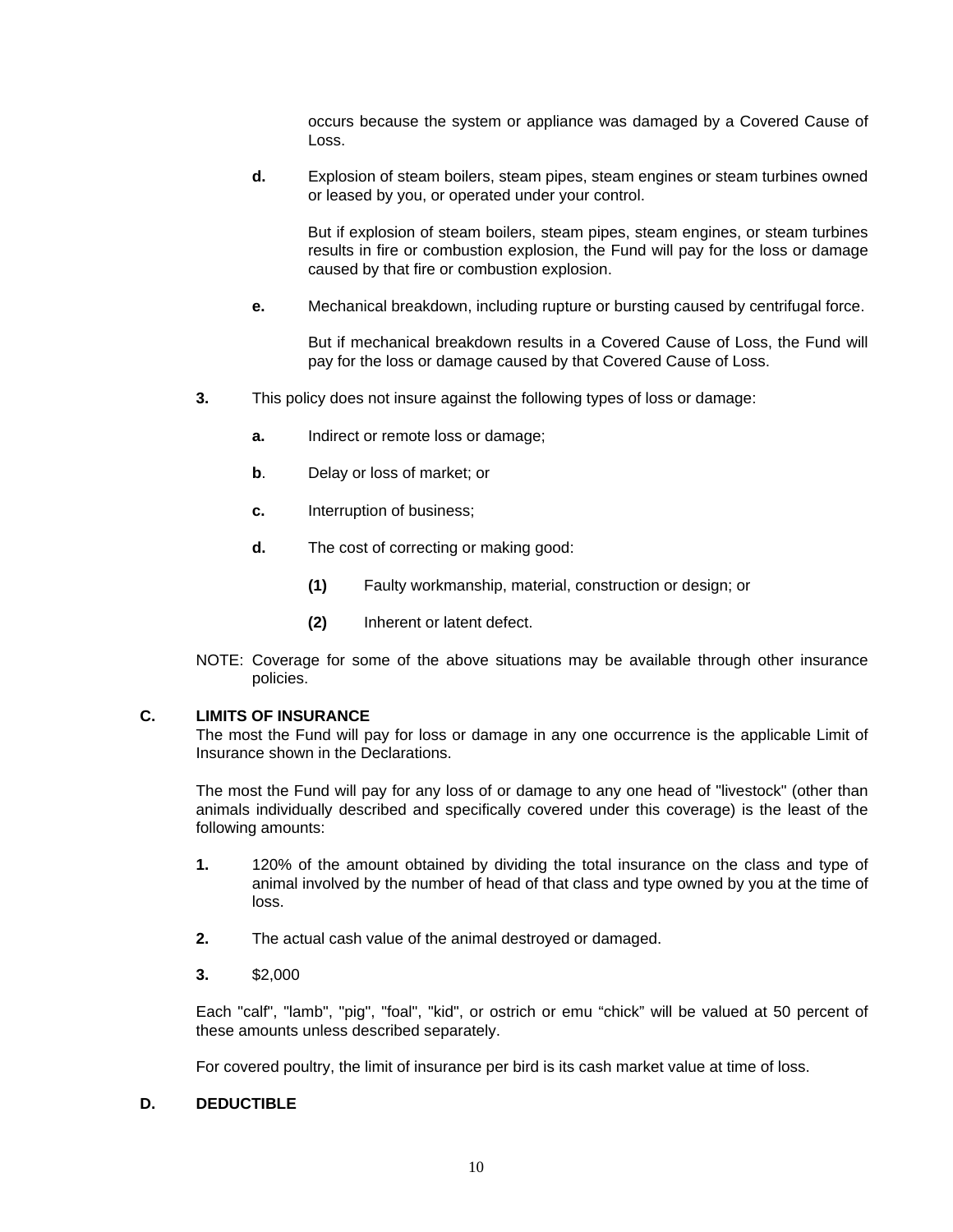The Fund will not pay for loss or damage in any one occurrence until the amount of loss or damage exceeds a Deductible of \$5,000. The Fund will then pay the amount of loss or damage in excess of the Deductible, up to the applicable Limit of Insurance. Higher deductibles may apply if agreed upon by the agency and the Fund.

## **E. COMMON COVERAGE CONDITIONS**

## **1. CANCELLATION**

- **a.** Coverage may be canceled by you by mailing or delivering to the Fund advance written notice of cancellation. Any premium refund will be on a prorated basis.
- **b.** The Fund may cancel this coverage for nonpayment of premium.

# **2. EXAMINATION OF YOUR BOOKS AND RECORDS**

 The Fund may examine and audit your books and records as they relate to this coverage at anytime during the policy year and up to three years afterward.

## **3. PREMIUMS**

 You are responsible for the payment of all premiums by the beginning of the coverage period. If premiums are not received within 90 days after the beginning of the coverage period or receipt of the billing statement, the account will be referred to the Attorney General's Office for collection, in accordance with the Statewide Accounts Receivable Program.

## **F. LOSS CONDITIONS**

#### **1. ABANDONMENT**

There can be no abandonment of any property to the Fund.

## **2. DUTIES IN THE EVENT OF LOSS OR DAMAGE**

 You must see that the following are done in the event of loss or damage to Covered Property:

- **a.** Notify the police if a law may have been broken.
- **b.** Give the Fund prompt notice of the loss or damage. Include a description of the property involved. Failure to notify the Fund promptly may void the coverage if the ability of the Fund or its reinsurer to adjust the claim is materially affected. However, in no event will a claim be paid unless the Fund is notified within 30 days of the loss occurrence. Special or unusual circumstances that prohibit prompt notification may be taken into consideration.
- **c.** As soon as possible, give the Fund a description of how, when and where the loss or damage occurred.
- **d.** Take all reasonable steps to protect the Covered Property from further damage, and keep a record of your expenses necessary to protect the Covered Property, for consideration in settlement of the claim. This will not increase the Limit of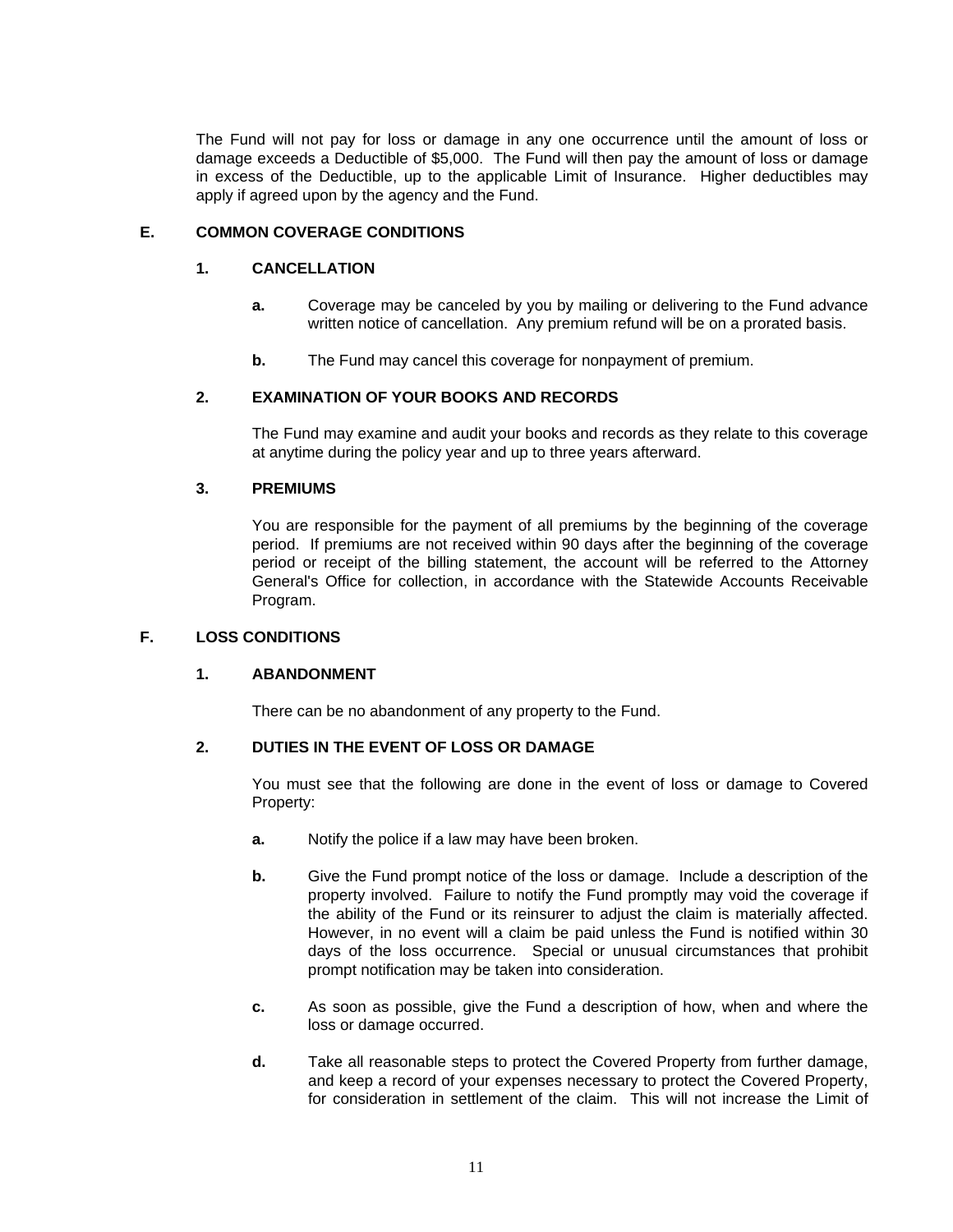Insurance. However, the Fund will not pay for any subsequent loss or damage resulting from a cause of loss that is not a Covered Cause of Loss. Also, if feasible, set the damaged property aside and in the best possible order for examination.

- **e.** At the request of the Fund, give us complete inventories of the damaged and undamaged property. Include quantities, costs, values and amount of loss claimed.
- **f.** As often as may be reasonably required, permit us to inspect the property proving the loss or damage and examine your books and records. Also permit us to take samples of damaged and undamaged property for inspection, testing and analysis, and permit us to make copies from your books and records.
- **g.** Send the Fund a signed statement of loss containing the information we request. The Fund will provide you with the necessary forms.
- **h.** Cooperate with the Fund in the investigation or settlement of the claim and keep the Fund apprised of the status of the claim.
- **i.** Final request for claim payment must be submitted within 90 days of completion of repair or replacement.
- **j.** The Fund will not honor claims that are submitted for payment more than three years from the date of the loss, unless the Fund agrees to an extension in writing. (This requires that (1) notification; (2) repair, reconstruction or replacement; and (3) final request for claim payment be completed within three years).

#### **3. INSURANCE UNDER TWO OR MORE COVERAGES**

 If two are more of this policy's coverages apply to the same loss or damage, the Fund will not pay more than the actual amount of loss or damage.

## **4. LOSS PAYMENT**

- **a.** In the event of loss or damage covered by this policy, the Fund will, at its option, either:
	- **(1)** Pay the value of lost or damaged property;
	- **(2)** Pay the cost of repairing or replacing the lost or damaged property, subject to **b.** below;
	- **(3)** Take all or any part of the property at an agreed or appraised value; or
	- **(4)** Repair, rebuild or replace the property with other property of like kind and quality, subject to **b.** below.
- **b.** The cost to repair, rebuild or replace does not include the increased cost attributable to enforcement of any ordinance, code or law regulating the construction, use or repair of any property.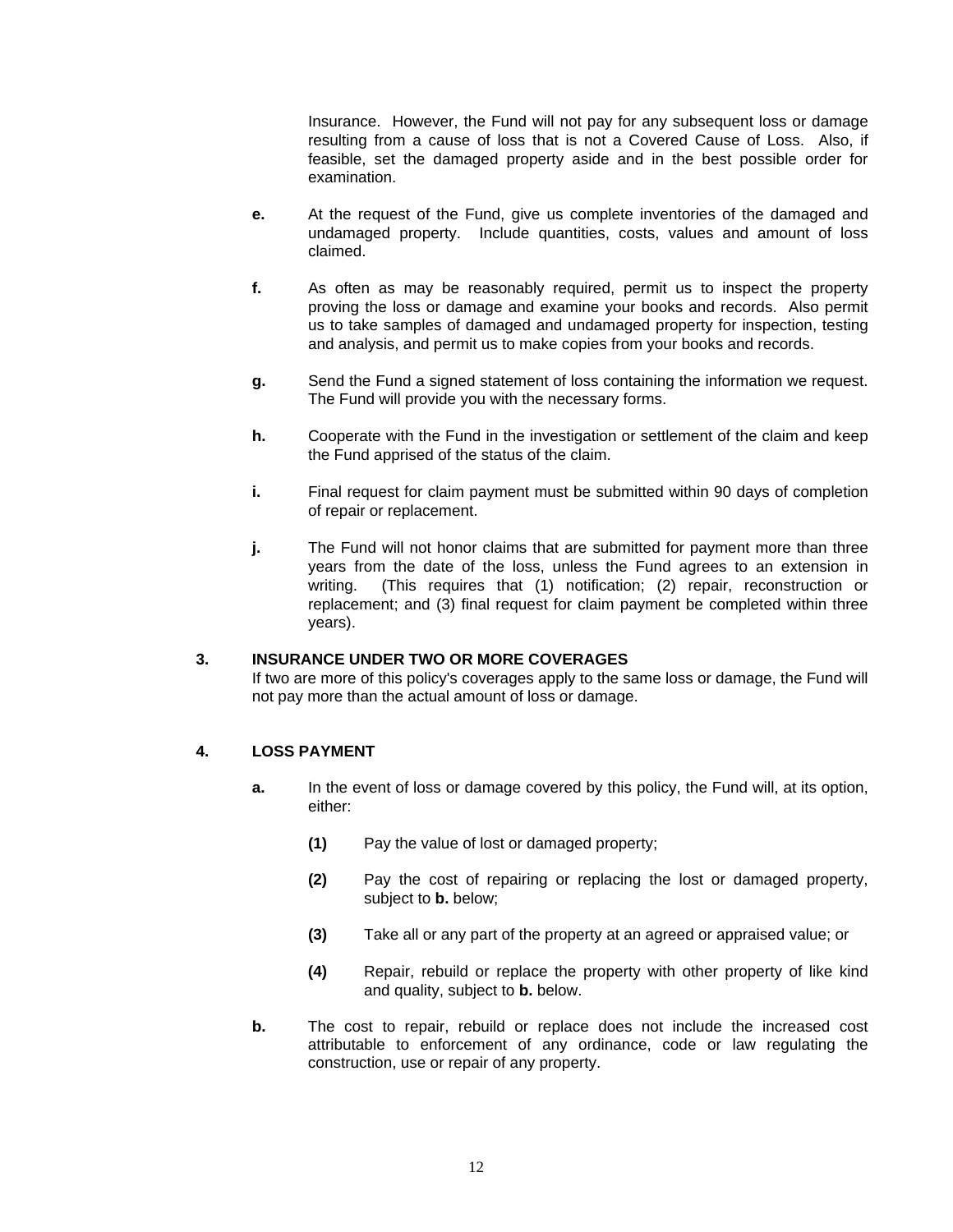**c.** The Fund will not pay you more than your financial interest in the Covered Property.

## **5. OTHER INSURANCE**

 It is anticipated that all property insurance available in this policy, for property belonging to the State of North Carolina, will be obtained from the Fund. If there is other insurance covering the same loss or damage, the Fund will pay only for the amount of covered loss or damage in excess of the amount due from that other insurance, whether you can collect on it or not. But the Fund will not pay more than the applicable Limit of Insurance.

## **6. RECOVERED PROPERTY**

 If you recover any property after loss settlement, you must give the Fund prompt notice. You must then return to the Fund the amount paid to you for the property. The Fund will pay recovery expenses and the expenses to repair the recovered property, subject to the Limit of Insurance.

# **7. VACANCY**

 If the building where loss or damage occurs has been "vacant" or "unoccupied" for more than 60 consecutive days before that loss or damage, the Fund will not pay for any loss or damage caused by any of the following events, if they are Covered Causes of Loss:

- **a.** Vandalism;
- **b.** Sprinkler leakage, unless you have protected the system against freezing;
- **c.** Theft or attempted theft.

 For other Covered Causes of Loss, permission may be granted to cease operations or remain "vacant" or "unoccupied" for more than sixty (60) consecutive days, provided fire protection, watch and alarm services are maintained, and further provided that written notice is given to the Fund prior to the sixtieth consecutive day of cessation of operations, vacancy or unoccupancy.

 The Fund will pay if the building is "unoccupied" due to circumstances that are usual or incidental to the described occupancy.

Buildings under construction are not considered "vacant" or "unoccupied".

## **8. VALUATION**

 The Fund will determine the value of Covered Property in the event of loss or damage as follows:

- **a.** At replacement cost as of the time of loss or damage, except as provided in b., c., and d. below.
- **b.** "Stock" you have sold but not delivered at the selling price less discounts and expenses you otherwise would have had.
- **c.** Glass at the cost of replacement with safety glazing material if required by law.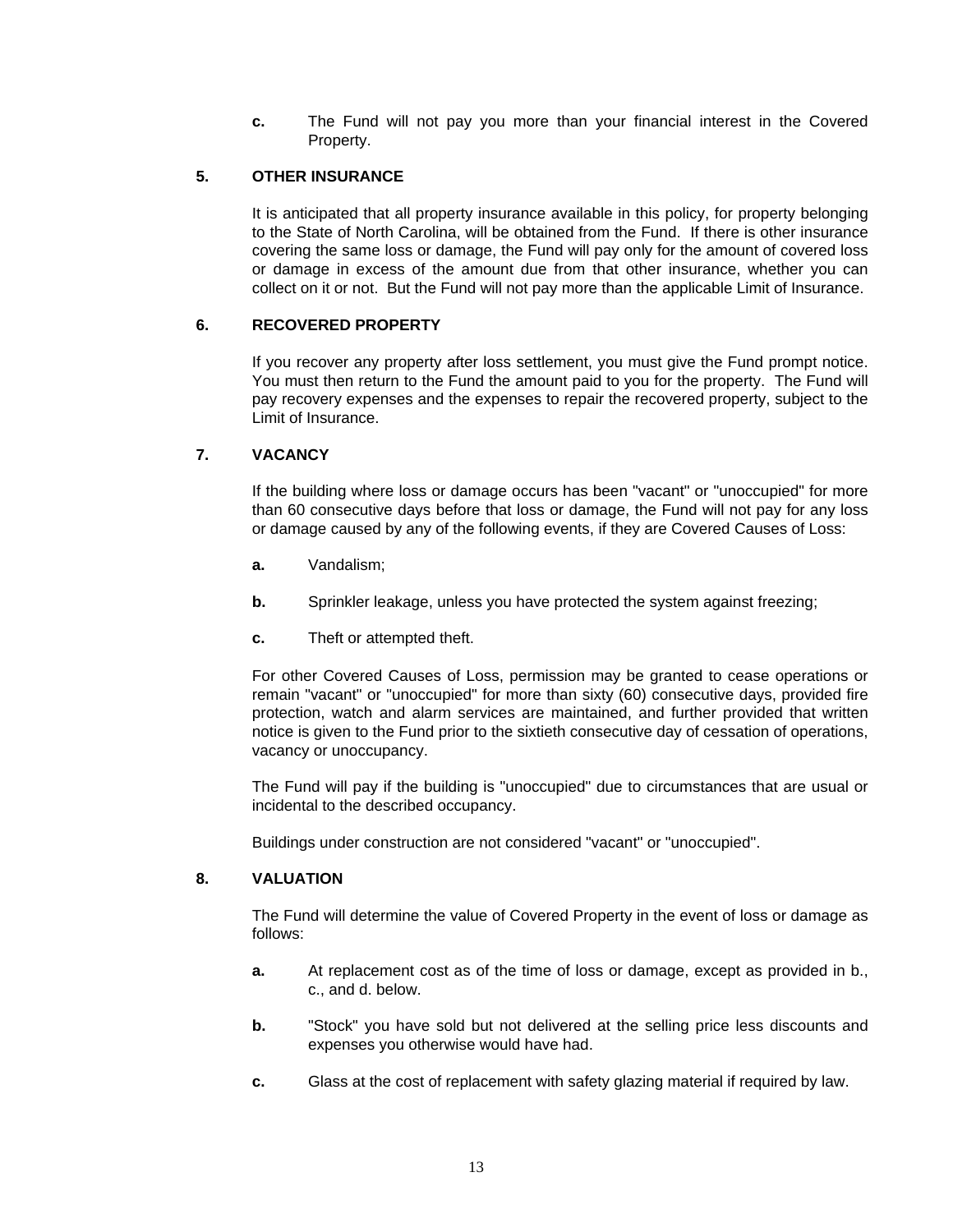- **d.** Tenant's Improvements and Betterments at:
	- **(1)** Replacement cost of the lost or damaged property if you make repairs promptly.
	- **(2)** A proportion of your original cost if you do not make repairs promptly. The Fund will determine the proportionate value as follows:
		- **(a)** Multiply the original cost by the number of days from the loss or damage to the expiration of the lease; and
		- **(b)** Divide the amount determined in **(a)** above by the number of days from the installation of improvements to the expiration of the lease.

 If your lease contains a renewal option, the expiration of the renewal option period will replace the expiration of the lease in this procedure.

- **(3)** Nothing if others pay for repairs or replacement.
- **e.** Valuable papers and records, including those which exist on electronic or magnetic media (other than prepackaged software programs), at the cost of blank materials for reproducing the records;

The Fund will not pay on a replacement cost basis for any loss or damage:

- **(1)** Until the lost or damaged property is actually repaired or replaced; and
- **(2)** Unless the repairs or replacement are made as soon as reasonably possible after the loss or damage.

 The Fund will not pay more for loss or damage on a replacement cost basis than the least of:

- **(1)** The Limit of Insurance applicable to the lost or damaged property;
- **(2)** The cost to replace, on the same premises, the lost or damaged property with other property:
	- **(a)** Of comparable material and quality; and
	- **(b)** Used for the same purpose; or
- **(3)** The amount you actually spend that is necessary to repair or replace the lost or damaged property.

 The Fund will have no liability for any property that is not repaired or replaced as a result of loss or damage.

### **G. PERIOD OF COVERAGE AND TERRITORY**

Under this policy:

The Fund will cover loss or damage commencing: